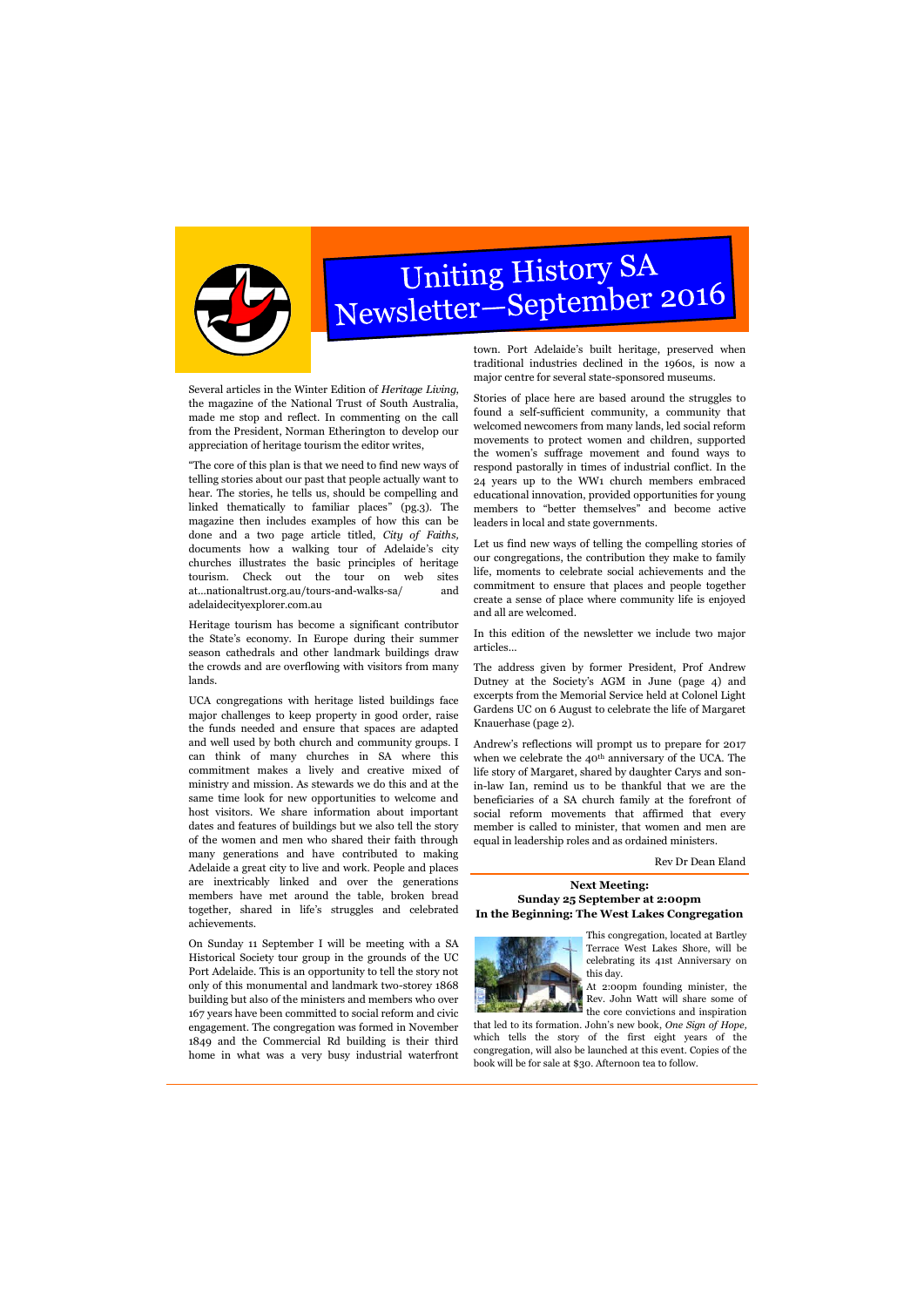#### Page 2

# **The life story of Margaret Knauerhase 14/6/1914 – 19/7/2016**

When one lives for 102 years it is difficult to cover every aspect of their life and do justice to all their achievements. Margaret Knauerhase achieved much in her life and I hope that we do her memory proud.

Margaret Lucy Kiek was born on June 14, 1914 in Halifax, Yorkshire, England, and came to Australia in 1920 because her father, the Rev. Dr.

Edward Sydney Kiek, had been appointed as Principal of Parkin College, a residential Congregational Theological College in Kent Town, Adelaide. Her mother, Winifred Kiek travelled to Australia several months after Edward with her three children, Noel, the eldest, Margaret and then Laurie her younger brother .They were supported by a much-loved Nurse Miss Wakie. Their later sailing date was a result of Margaret contracting measles when they were due to leave, delaying them until she had recovered.

#### **Education**

Margaret initially attended a 'dame' school called Poltoonga. She later continued her education at the Methodist Ladies College when she was seven. Her tertiary education was at Adelaide University where she obtained a Bachelor of Arts Degree in 1934. Following this she taught English, Latin and French, first at Ellerslie School for one year and then at Wilderness Girls' School for two years.

# **Marriage and Family**

On the 18thDecember 1937 Margaret married the love of her life, Oscar Knauerhase, whom she had met at Adelaide University and who had also joined the teaching profession. After their marriage she left the work force as married women were not allowed to teach. They had four daughters, Juliet (deceased 10/3/2016), Athalie, Carys and Veronica (Roni). At the time of her death Margaret had five grandchildren and twelve great grand children. (Oscar having died in April 1997 ending 59 years of marriage.)

# **Teaching**

The rules about married women not teaching had relaxed by 1954 and so Margaret was able to return to teaching French at Methodist Ladies College where Julie and Athalie were attending and that helped ensure that Carys and Roni could be educated there too. She became the Senior French Mistress and held this position until she retired in 1975. During this time she was the representative of the Independent Schools on the Public Examinations Committee for French, was an active member of the Modern Language Teachers' Association and President of the Alliance Francaise. (Her love of languages was ongoing and besides French and Latin she studied German, Italian, Spanish, Japanese and New Testament and Modern Greek.) She was house Mistress of Delphi at MLC, later Annesley, for 20 years.

In 1981/82 she was President of the Annesley Old Scholars Association. She continued her support for Annesley well after she retired and in 2008 she donated money for a perpetual prize for poetry writing for Senior students of the college. The prize winners would receive money and the poetry book, "Awakening", written by Margaret. This is now presented to Junior School students.

Her love of learning and teaching was evident in her life and after retirement she invented games and aids for her grandchildren to assist their learning.

# **The UCA History Centre**

Open Wednesdays 1 - 4pm

44A East Ave Black Forest

Website: historicalsociety.unitingchurch.org.au

> Facebook: www.facebook.com/ UCAHistoricalSocietySA

#### **CORRESPONDENCE:**

E: ucsahist@chariot.net.au Post: UCA Historical Society 44A East Ave, Black Forest, SA, 5035 Phone: 08 8297 8472

# **COUNCIL MEMBERS**

Judith Raftery (President) Val Canty (Vice President) Dean Eland (Secretary and Editor) Gaye Brown (Treasurer) Norah Norris Barbara Hayes Ken Hayes Glenys Edwards Doug Hosking Brian Chalmers

You can receive this newsletter via email. Send your email address to ucsahist@chariot.net.au and we will send you our up-to-date news and other items of interest

### Membership of the Society

| Individual-1 year           | \$20  |
|-----------------------------|-------|
| Individual-5 years          | \$80  |
| Individual-Life             | \$250 |
| Congregational-Life         | \$250 |
| Contact the Centre for more |       |



*information*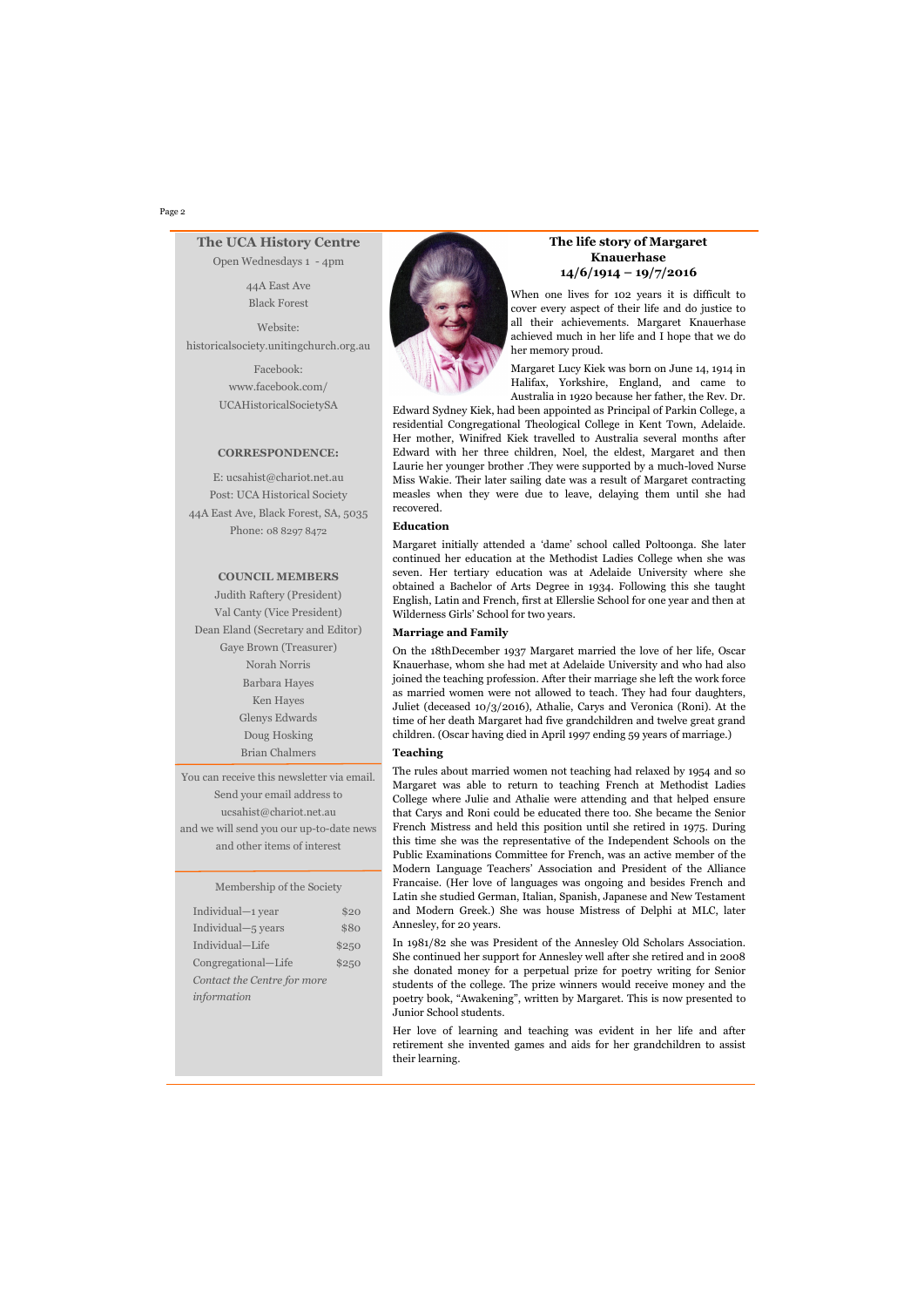# **Her Writing**

Margaret started writing poetry at an early age and her first book, *Songs of Sixteen* was published by her father in 1930. In 1936 Margaret won the Centenary Ode Competition for South Australia's Centenary. The writing of poetry, hymns, plays and books was a constant throughout her life resulting in 43 publications including biographies for both her father (*Straight on till Morning*, 1961) and her mother (*Winifred*, 1978); plays and pageants; church histories (including *Ivy on the wall* - the history of the Salisbury Crescent Congregational and Presbyterian Church in 1975); devotional books, poetry and hymns. Her last book, *Awakening,* was published in 2007 at the age of 93 years.

Margaret has always worked and contributed within various church organisations, first in the Congregational Church and later in the Uniting Church.

**In her local church** she taught Sunday School (including time as superintendent) for 35 years. Margaret also served as president of the Women's Guild, an Elder and Deacon, Congregational Chairperson (including guiding her congregation through an amalgamation) and Social Justice Officer for the new congregation for many years. At various times Margaret played the organ and conducted the church choir. Music was one of her driving passions. Margaret was a Lay Preacher (only retiring from this role in her 89th year), and public speaker—speaking on her varied travels and experience.

Margaret was also very involved **in the wider Church**. She was secretary and then president of the State Congregational Church Women's Society. Margaret also served on the executive of the ecumenical organisation, Australian Church women—representing the Uniting Church. In her involvement with Australian Church Women, she also composed and produced a Jubilee Pageant in 1986, represented the organisation on the Bible Society and World Day of Prayer boards as well as the Lavender Lads and Ladies. She was convener of that organisation's Winifred Kiek Scholarship (The scholarship set up by her mother—the Rev. Winifred Kiek—to enable Australian and Pacific Islander women to continue their tertiary education in Australia). In 1993, Margaret was honoured with Life Membership of Australian Church Women. She was also involved in the League of Women Voters (prior to it being disbanded).

**Margaret's activities since retirement** included working for Meals on Wheels; involvement with The Marjorie Black Centre; joining Amnesty International (writing letters on behalf of political prisoners around the world); driving for The Lavender Ladies; working for The Offenders' Aid and Rehabilitation Service; served as president of the Friends of Allambi Home for the Aged raising money for the home and its activities; regular visits to Victor Harbor (a place she had loved since childhood); hospital visiting and many other interests and pursuits.

All these things and many other memories which I suspect all of you hold in your hearts and minds. However, her

greatest love, pride and passion was for her family who gave her great joy and satisfaction and more about that later. *Ian Penny*

# **Personal memories of my mother Margaret Knauerhase** *Carys Penny*

Unconditional love just poured out of Mum. I knew whatever mistakes I made she would forgive, whatever successes I had, she would celebrate, and she would be empathetic in my sorrows and hurts. If I was disobedient she would be so sad and disappointed I would feel guilty and try to make amends. She had high expectations of me and I wanted to live up to them. She wanted me to be the best and do my best in whatever I tried.

When I was very young and I thought my mother was like everyone else's mum. When I was about 10 I began to realise she was very different. Mum had twice as much energy as most people and endless optimism. She worked full-time and not a lot of mothers did that in 1954. She made our clothes. I would ask for a dress explaining what I wanted and she would buy the material which **I** chose and make the dress, often without a pattern, in a couple of days. She knitted jumpers, baby clothes and dresses. I still own a pretty pink dress she knitted for me in my thirties. She also knitted for our children and grandchildren. One of her last efforts was a Crows jumper for Aaron.

She had been brought up in a privileged way in Parkin College where they had servants to do the work and look after children and so she came to motherhood without a lot of skills that other young women possessed. She had to learn how to cook, clean, wash and iron and she did this with determination. She became an excellent cook and her strawberry, cream sponges were legend. She was also an experimental cook, trying new recipes and teaching me to cook by helping in the kitchen. Invariably the kitchen looked like a dog's breakfast when we'd finished. In 1951 she wrote the forward for the 24th edition of the "Green and Gold Cookery Book".

She expected us all to do chores, and mine, in the early years, were to do my piano practice and set the table on week nights and hang out the washing and mop the laundry floor on Saturdays with my friends standing by waiting for me to come out to play. She was strict but fair and I knew what was expected of me.

My parents gave me endless opportunities to do extracurricular activities such as ballet, piano and sport, especially tennis. We had a simple childhood with lots of time for imaginative play. I loved going to the Victor Harbor Minister's Rest Home with Grandpa and Grandma Kiek and later to Port Elliot when the rest home was sold. Mum would read books such as *Black Beauty*, *The Water Babies*, the Narnia series and other classics, by the fire. We would beg for just one more chapter and she would usually give in.

Mother shared her love of words and liked to make jokes using them. I first understood a pun when I was about 8 years old and we saw some cows standing in a mist in

#### (From Page 2) Page 3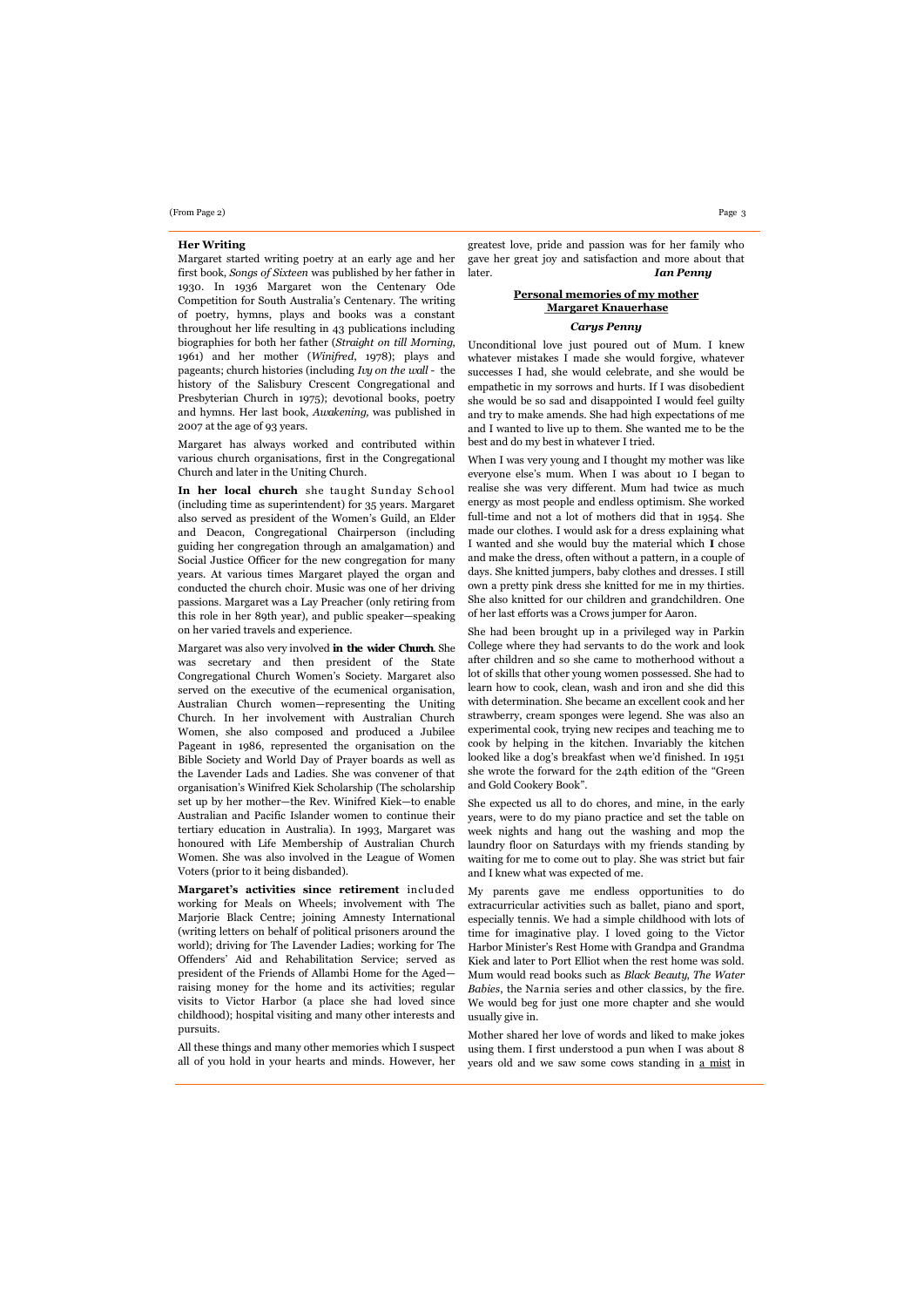paddock as we drove to Victor. Mum exclaimed "those cows look really mystified" and we all laughed at once. I continued to enjoy words with her right up to the end of her life, learning new words as we played scrabble and crosswords. Even at 102 she could spell and give meanings for words of which I had never heard. She corrected our grammar constantly and used rich language which enhanced our ability to read and write.

We played many games as a family, mostly word games and cards. One game Mum did not like was Monopoly. She thought it was based on greed and it lead to fights amongst us.

I was much older when I realized she had high intelligence and she had to write and challenge herself with new learning. The poetry, of which just a small portion is published, just poured out of her and when I asked how she did it she said it was a gift. Her favourite quote was "I am but a little pencil in the writing hand of God." To write any book she had to be very disciplined and put aside other interests to do it.

Mum wrote heaps of letters to everyone and looked forward to receiving mail too especially from Julie. While my family lived in Texas for a year she wrote about 100 letters to us. She also wrote to relatives and friends all around the world especially to England, which her mother always referred to as home.

When asked once why she did not continue with her studies she said that being a mother was the most important thing in her life. She also adored her grandchildren and was really disappointed that Ian and I stopped at three. She minded our girls on a regular basis for seven years while we were involved with Gallery singers and even helped our friend Beth, who sang in the same choir, with her two girls. She and Dad babysat for sick children and picked them up from school many times. She also had them for weekends when Ian and I went to conferences short breaks.

I remember how mum taught me to swim and much later to drive giving praise and encouragement even when her heart was in her mouth.

She loved gardening and I helped her, learning the names of flowers and plants as we worked together. She maintained her own garden, using a complicated planned schedule of work, until she was 89.

Most importantly she taught me to pray by praying with me every night for many years. Christian belief was a constant in my life but not forced on me. I was free to choose and when I was twelve I was able to decide for myself which Church I would join, the Lutheran church where my father attended or the Uniting Church.

She came to my kindergartens and demonstrated her spinning and weaving skills and gave a talk on poetry at Prince Alfred College where Ian was principal of the Junior School.

The following address by Rev Prof Andrew Dutney, Principal of Uniting College for Leadership and Theology was presented to the Historical Society's AGM on Sunday 19 June 2016.

# **Those Days…These Days: Studying the Basis of Union** Andrew Dutney

At the end of last year, having completed my term as President and taken a good, long holiday, I was fortunate enough to be granted a three-month period to do some research and writing before returning to Uniting College to resume my role there. It was a very generous gesture on the part of both the Leadership Development Council and my colleagues, who would have appreciated an extra pair of hands. I didn't want to waste it. So I set myself the task of attending to three separate but related projects. In each case I would be working with existing material; mitigating the risk of the blank page. Each project was also related to the Uniting Church, its origins and identity. I've been researching, writing and teaching in this area for thirty-four years now. It's become my "sweet spot" and offered me my best chance of completing the projects in the time available to me.

The first project was to review and edit the large body of

written material generated during my term as President, finally having the space to reflect on what I had experienced and learned. In the event I was able to edit the material into a book which was published in December 2015.

The second project was to work on a revised edition of my first book, *Manifesto for Renewal*, incorporating the further

Her sons-in-law were loved as true sons and they all returned her love in various ways. Ross deserves a special mention as he managed her financial affairs and was her Power of Attorney for more than 15 years. His conscientious, faithful work was gratefully appreciated by mother and all of the family.

Mum gave me so much love and support all my life I wanted to give her love and encouragement in her later years. After Dad died she needed me more and so Ian and I took her for holidays to Spindrift, Batemans Bay, Melbourne and Hall's Gap in the Grampians. We will never forget helping Mum negotiate a small, steep path with her walker, even climbing over fallen logs when she was in her eighties. She managed it and was very proud of her achievement. She was sad she couldn't walk up Mt. William so we brought back snow from the top in an umbrella and built a snowman on the car bonnet so that she didn't miss out. She had an enormous capacity for enjoyment.

She came to all the plays and concerts in which I performed and wrote many songs and some plays for Polkadot Puppets, my small business. She took me and my sisters to ballet, orchestra concerts and plays. She particularly enjoyed Gilbert and Sullivan and we would sing the songs when we drove in the car, such as "Willow tit Willow tit Willow", and "Three little maids from schools are we". My love of theatre stems from my childhood.

I will miss her incredibly but her words of wisdom and her example of courageous, stoicism in times of pain will stay with me forever and continue to guide me through the rest of my life.

# Page 4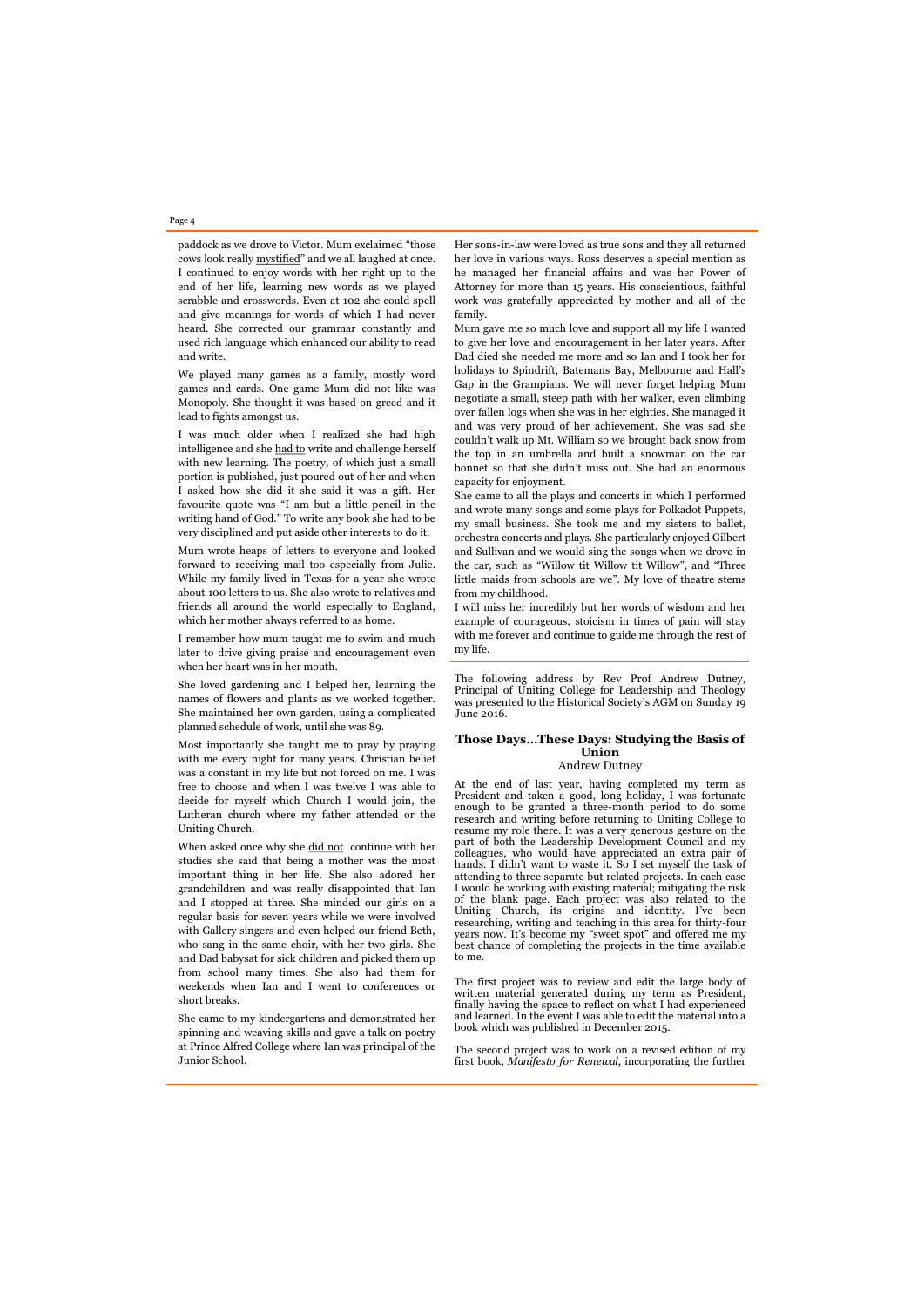knowledge and insights gained in my subsequent thirty years of studying, teaching and writing about the Basis of Union. This was a major project and involved returning to the research I did as PhD student at St Andrews as well as bringing together more recent research. In the end I made substantial changes to the original book including adding a new chapter on missiology and completely rewriting two other chapters. I think the new edition is a much better book than the original.

The third project had been on my "to do" list for several years. I had come into the possession of an unknown (to me at least) brief commentary on the Basis of Union by Davis McCaughey published in 1971 – before the voting on union had begun. To my reading it not only had an energy about it that reflected the excitement about the process about to begin but also made the core principles underlying the proposed union more clearly and directly than later commentaries. The text of the commentary

needed a lot of tidying up and it was necessary to apply the principles of inclusive language to it that were used in the 1991 version of the Basis of Union. I also wrote a long introduction to the commentary explaining who Davis McCaughey was, why his views continue to be important, and what the commentary adds to our understanding of the Basis of Union.

I'm very grateful to the Historical Society for this invitation to offer some reflections from this intense period of research and writing.

Working on and completing these projects had the feel of "closing a circle" to me. It connected my most recent experience – serving the church as President, discovering and discerning what God is doing with the UCA – with my earliest experiences as a student of the Uniting Church in Australia. It

connected the man I am in my fifties with the man I was in my twenties, working on the same project but in very different Uniting Churches.

Before I comment on what is different about the Uniting Church I'd like to share the story of how I came to this area of study – a story that I felt ready to write down for the first time last November.

#### **How I came to this work**

On completing the prescribed course of training for the ministry of the Word I was directed into "secular employment". That was the church's way of saying, "You're dropped." It wasn't that I had performed poorly as a candidate for ministry. On the contrary. But I had ended up in deep conflict with the Synod Settlements Committee as it tried to work out what to do with me during an awkward nine month hiatus before I took up a place at St Andrew's University in Scotland to do a Postgraduate Diploma in Ecumenical Studies. The details don't really matter here, but the affect it had on me does.

It was 1980. Little more than three years since the inauguration of the Uniting Church in Australia. I was twenty-two and devastated. How could I have been so wrong about my sense of call to the ministry? How could the church be so wrongheaded in its management of my vocation? What is "ministry" anyway beyond this stupid, pointless, soul-destroying system? I was very hurt and very angry.

In the course of that final year at theological college my anger and frustration at the settlements process turned me into a difficult person to deal with and I became progressively more alienated from the church's systems and practices. By the time the letter arrived, officially advising me to "get a job", I was already working as a clerk in a legal firm. I was happy. Regular hours. Regular income. Regular people my own age. And the prospect of a career in the sensible field of Law – *after* I returned from Scotland having completed the Diploma. That adventure had already been planned and saved for and Heather and I were going ahead with it. Three terms of study followed by a few months backpacking around Europe. We were young after



But that's not how things unfolded. It turned out that, away from the distractions and commitments of our life in Brisbane and with no other duty to fulfil than to attend my classes, write my essays and sit my exams, I was quite good at academic theology. My examiners recommended that I be encouraged to go on to doctoral research and I was invited to continue at St Andrew's working on a PhD. That appealed to us. We were very happy in Scotland and were beginning to wonder if there might be a way that we could make our life there – far away from the painful associations that Australia held for us.

Having worked out how to finance an extended stay in Scotland with support from our families and part-time and casual work for each of us, the only question remaining was what I would

research. That was easy. I was still angry and hurt about what had happened to me as a candidate for the ministry in the UCA. I wanted to expose the stupidity and duplicity of this new church and the way it approached ministry. And I wanted to do a root and branch job of it, starting with the negotiations for church union and uncovering the compromises and mistakes behind the system that had derailed my life and undermined my faith. Staying motivated is half the race in completing a PhD, and my supervisor thought that the thirst for revenge would be a reliable ally in getting me to the finish line. So it was agreed. I would research "The development of the understanding of ministry in the Australia church union negotiations 1957- 1971" – and then watch them squirm.

But once again, that's not how things unfolded. Within a few months my attitude had been completely transformed. As I investigated the long history of the church union movement in Australia, and especially what made the work of the Joint Commission on Church Union so distinctive, I became increasingly convinced that I was dealing with an authentically Spirit-led process – one that challenged the tired denominationalism and unimaginative institutionalism that I despised. And when I eventually got to a close study of the final version of the Basis of Union I was simply captivated. The vision crystalized within its eighteen short paragraphs was what I had been looking for



Page 5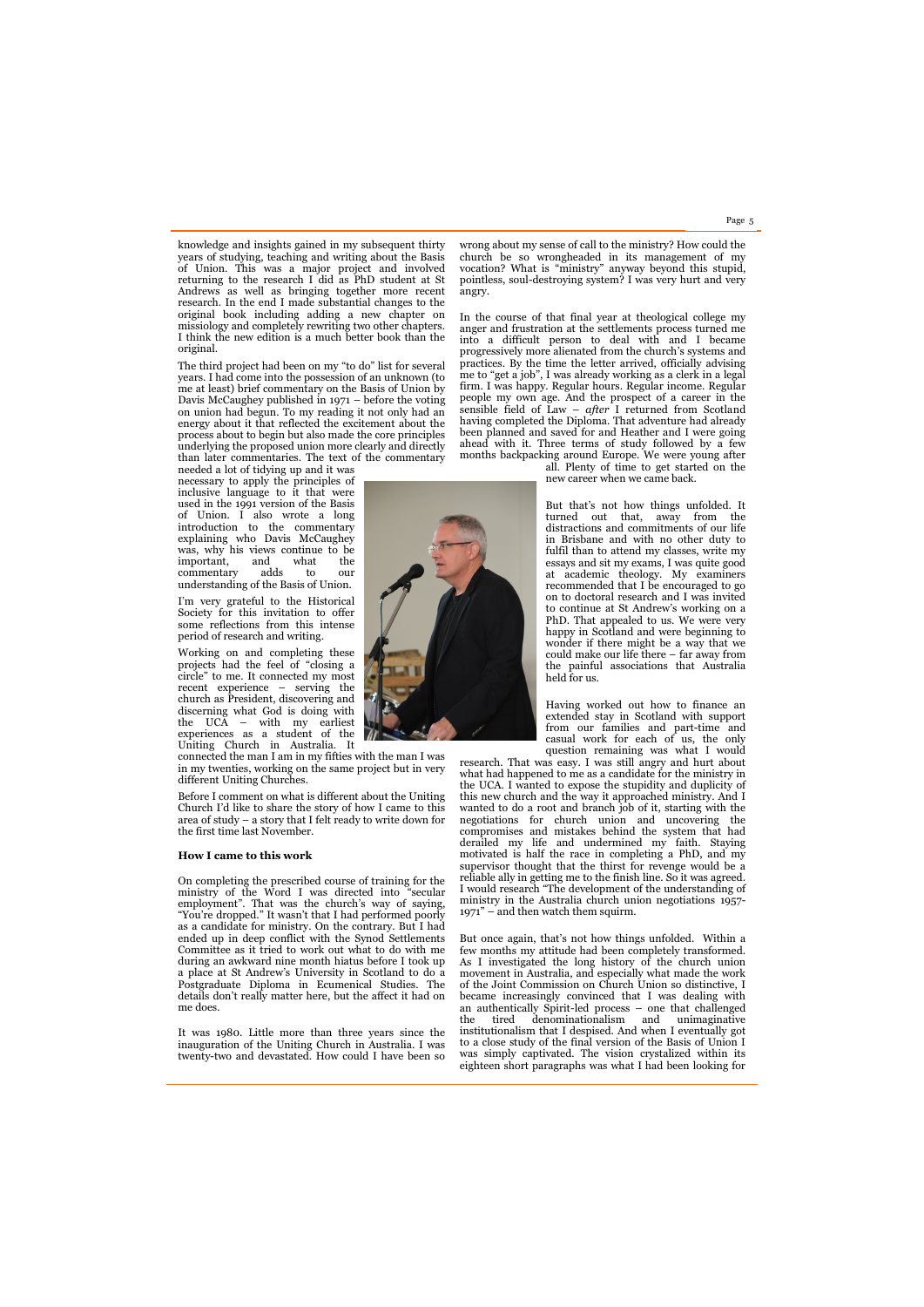– a vision that could guide me as a disciple and servant of Jesus and renew the community that gathered around him. All I wanted to do was to share what I'd

discovered with my peers – my own generation; the first generation of the Uniting Church in Australia. I didn't know it then, but I had found my life's work. As I worked through the documents, notes and papers from that initial period of study and began adding to

them the further material that I have gathered in subsequent decades of research, I became very aware that while I have been working on essentially the same project for thirty-four years the Uniting Church, to which my project was most relevant, has been transformed.

### **In those days… These days…**

The most obvious difference between the church then and now is that in those days it was so much bigger. In those days the vast majority of congregations were more than 100 strong and only a few were smaller than 50 people. In those days we expected to gather 2000 or more young adults to NCYC every other year. These days we aim for 800 or so (including an army of middle aged support workers). In those days there'd be 800 or more at an Adult Fellowships rally during the annual Synod meeting. These days that network of devoted disciples and church workers is much smaller, and the rally ceased to be called after numbers halved and halved again with each passing decade.

In those days the church was essentially monolingual and mono-cultural and the orders of service were essentially the same week by week and congregation by congregation. These days diversity and variety is our liturgical norm. And as our President reminds us in his video message for the UCA's anniversary, there are 185 UCA congregations worshipping in one of 25 languages other than English as well as the many Aboriginal communities within the Uniting Church worshipping in their Indigenous languages.

Davis McCaughey arrived in Australia in the mid-1950s, just as another attempt at uniting the Congregational, Methodist and Presbyterian churches was coming to what appeared to be a successful conclusion. A Basis of Union had been drafted. It was practical. It didn't ask too much of any of the participating denominations. The union could probably be finalized on this Basis in just a few years. But McCaughey opposed it. And as he explained why, more and more people were drawn to the alternative approach that he advocated:

In those days almost all congregations had their own Minister, perhaps two, or at least shared one with another congregation. These days fractional placements are common and more than half of our congregations are lay-led. In those days the Minister was pretty much in charge, did most of the hands on ministry, and was an important community leader. In those days the church was at the centre of the community – in towns, neighbourhoods, and the society as a whole. Along with the RSL, the church had some public clout. Together with Rotary and Lions, the church was expected and trusted to get things done for the community. Like Scouts and Guides, church was somewhere people sent their kids to be prepared for adult citizenship.

That Australia and that church are long gone. Sometimes we miss it. That's understandable. But God has already made us into a new church and is calling us to be Christ's body and witnesses in this new Australia.

In 1948 the World Council of Churches had been formed, holding its first General Assembly in Amsterdam, not only manifesting the fact that for the first time in history the church really was world-wide but also the new realisation that the separated denominations belonged to each other and needed each other in spite of their differences. Big things were happening. God was renewing the church in faith and mission. It would be awful not to be part of that. At this critical time McCaughey's contemporary and friend, Lesslie Newbigin expressed what many of their generation of ecumenical leaders were thinking:

In those days we were still the church of Christendom.

These days we aren't. In those days we still thought of mission as something done by some*one* else some*where* else. These days we can't avoid the truth that the church is missional or it's not the church – that our congregations and faith communities are missional or they are not an *ekklesia*. We can see now that we live in the midst of a neo-pagan culture that is thirsty for the

news of Jesus Christ and his resurrection. These days the Basis of Union is speaking to a new generation with startling clarity. Why this text speaks so clearly today, nearly half a century after it was drafted, became obvious to me again as I worked away at the end of last year.

# **What I (re)learned**

Church union was not a new idea in Australia in the 1950s. The end of the nineteenth century had seen the reunion of five separate Methodist denominations and six separate Presbyterian denominations, and the first half of the twentieth century saw seven different attempts at negotiating a union involving various combinations of the Anglican, Congregational, Methodist and Presbyterian churches. Australians saw the good sense in church union. But the compromises needed to achieve it generally proved too much.

…*the only union worthwhile would be one in which we seek again the fullness of the Church's faith, the fullness of the Church's life, and the fullness of the Church's witness… We must talk about the Holy Catholic Church and focus on the fact that we are engaged on renewal of the Church, not just tacking it all together, we reject ecclesiastical carpentry.*

There was tremendous energy in the international ecumenical movement in the period after World War 2 – especially among its younger leaders like McCaughey. Big things were happening. In 1947 Anglican and non-episcopal Protestant churches had united to form the Church of South India – slicing through the Gordian Knot created by the Chicago-Lambeth Quadrilateral, scandalising some observers and thrilling others. And now negotiations towards a similar union were underway in North India, Pakistan, Burma and Ceylon.

*There is a real danger at the present time of a false sort of ecumenism, an attempt to find consolation amid the wreckage of the old Christendom in the vision of a new and wider Christendom, yet without the acceptance of the hard demands of missionary obedience. The attractions of this broad and comfortable blind alley must be resisted. There is no true ecumenical movement except that which is missionary through and through.*

This kind of outlook had been formed in McCaughey through his experiences in the Student Christian

# Page 6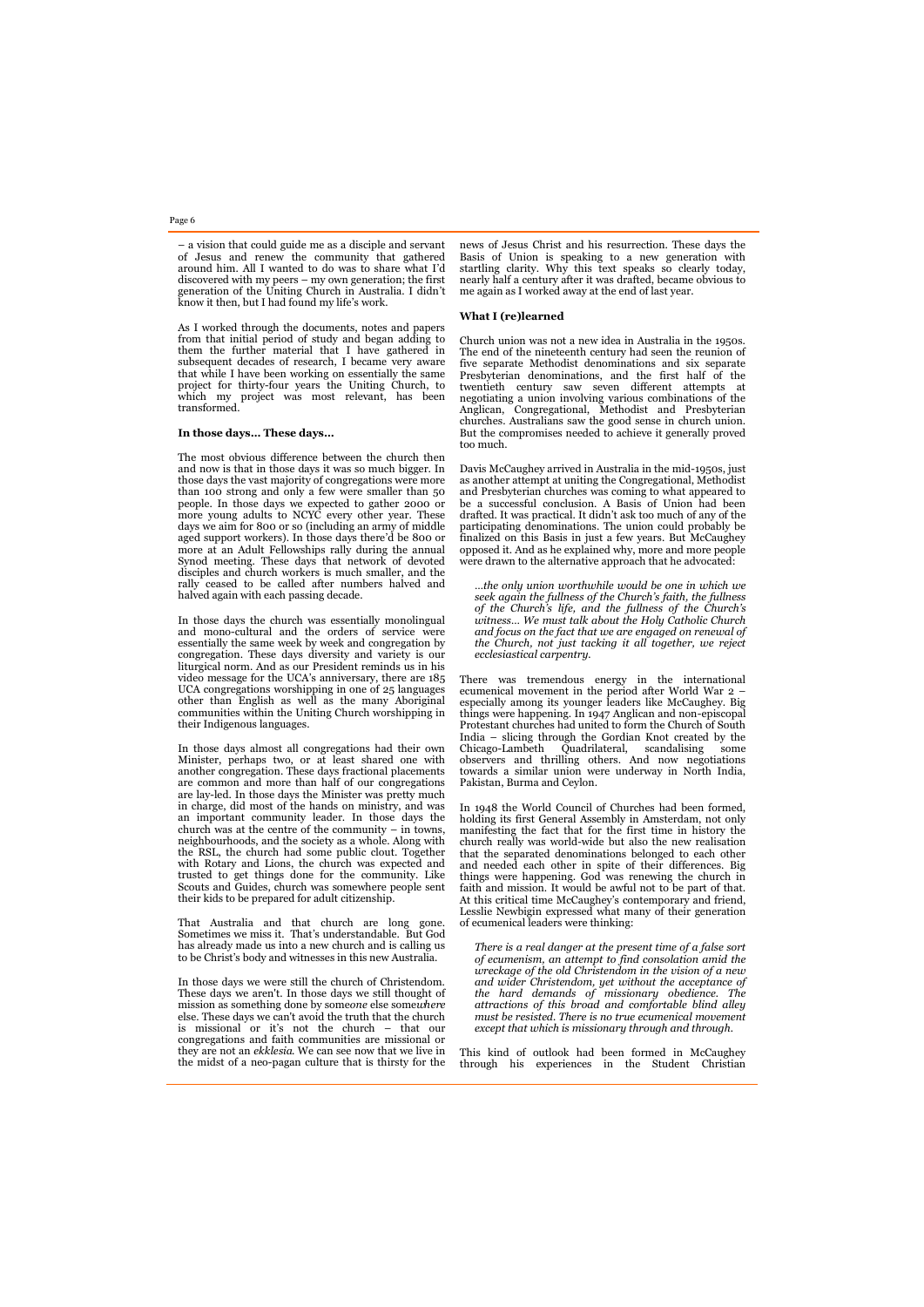Movement, the British Council of Churches and the World Council of Churches. He brought it with him to Australia. And when he looked at the draft Basis of Union towards the end of 1956 he did not hide his disappointment. On the contrary, he argued that there was a critical choice now before them:

*[A choice between] a union which committed no one in the existing denominations to anything to which he was not already committed, and one which sought the renewal of the face of the Catholic Church and so called into question that which we already are.*

In the end, McCaughey's argument was persuasive. That set of union negotiations was wound up and a new Joint Commission on Church Union was formed to enable the three denominations to embark on that more difficult, more confronting journey towards union – a journey towards deep renewal in faith and mission.

One thing that struck me in the brief 1971 commentary is Davis McCaughey's emphasis on "renewal". From the outset he says, "unity is only of significance if it is an aspect of the renewal of the life of the Church." A little later he says,

*The only union which is worth having is a union of those who acknowledge God's grace and who as penitent sinners go forward together on the way of renewal… If we depart from this, it is open to question whether we ought to have union at all. Would we not be better to wait until the Spirit of God quickens in us a spirit of penitence and a determination to go forward together in the way of renewal?*

He could hardly be more emphatic. It's essentially the same argument that he used back in 1956 and 1957 to persuade the Presbyterian Church *not* to unite with the Congregational and Methodist churches on the Basis that was being proposed. He meant it then, and he meant in 1971 too. It isn't worth uniting unless it is to participate in the renewal that God is effecting in the church.

And so the Joint Commission on Church Union had prepared a Basis of Union specifically as an instrument through which the Holy Spirit could renew the church in faith and mission in an *ongoing* way. In his later commentary, Davis McCaughey said that, "The Basis of Union was intended as a call to the Church to renew her commitment to the faith by which she lives and to go out boldly on her mission." This call to renewal was not just needed at the time of union, but again and again as the church continued its pilgrimage. As Ian Gillman commented at the time:

*…it is the hope of the Joint Commission that the Basis will have a continuing formative role to play in the life of the Uniting Church, rather than become merely a reference source as have so many definition-type statements of the past. The Basis, in the spirit of the Gospel, calls us to step out, with faith in Christ rather than in a man-made detailed contract. It has an open-ness about it as a result – but so has the call of Christ – 'follow me!'*

Little wonder, then, that so many people tell me about their excitement when they first read the Basis of Union – not just those who first read it in 1971, but first-time readers in all the years since then right up until the present. Teenagers, young adults, new members of the UCA and ministers being received from other denominations today tell me with real energy how the Basis of Union speaks to them. It rings true to their sense of what being a Christian and being part of God's church is all about.

Craig Bailey, the Director of Leadership at Uniting College told me about a trend he's noticed among participants in the Period of Discernment. He's overseen the Period of Discernment in the Presbytery of South Australia for several years, and interviewed each participant personally at the start of the process. A few years ago Craig noticed that he was meeting a steady stream of youngish people who had worked for a while in para-church organisations like Scripture Union, YWAM or the Schools Ministry Group and were now testing a call to commit to a mainstream ministry in one of the denominations. They'd had experience working with several denominations and had decided that the Uniting Church was the one that they felt most connected to. Why would that be? Craig wondered. And he got into the habit of asking.

Craig found five themes in the answers he got to that question:

- 1. The way Uniting Church congregations relate to their surrounding communities
- 2. The space people have to think for themselves in the Uniting Church
- 3. The flexibility built into the Uniting Church's structures which creates opportunities for "fresh expressions" etc.
- 4. The polity and governance of the Uniting Church
- 5. The Basis of Union

I said earlier that it felt a bit like "closing the circle" on my life's work as I brought each my three projects to a conclusion late last year. But it only feels like that a bit. Because as I return to the College and the South Australian church, I am met by an enthusiasm and excitement about the Uniting Church's vision and vocation that tells me my work has only just begun.

Page 7

# **AGM—Council Elections**

At the recent AGM, the following people were elected to the Historical Society Council.

- President: Judith Raftery
- Vice President: Val Canty
- Secretary and Editor: Dean Eland
- Treasurer: Gaye Brown
- 

 Other council members: Norah Norris Barbara Hayes Ken Hayes Glenys Edwards Doug Hosking Brian Chalmers